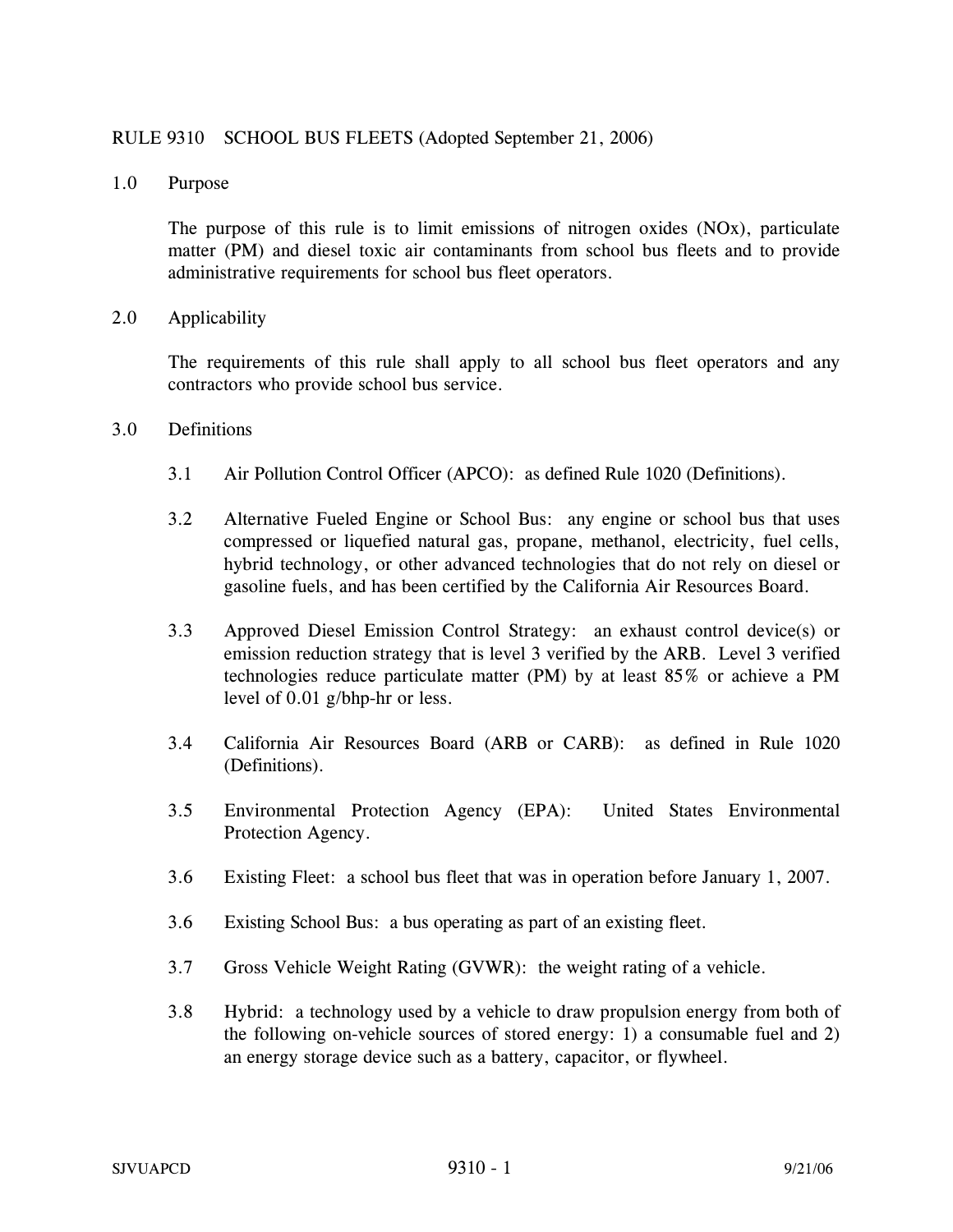- 3.9 New School Bus Fleet: a school bus fleet that did not operate before January 1, 2007.
- 3.10 NOx (Oxides of Nitrogen): any oxide of nitrogen.
- 3.11 Operator: any person who owns, leases, or operates school buses for any school in the San Joaquin Valley Air Basin.
- 3.12 PM (Particulate Matter): any material except uncombined water, which exists in a finely divided form as a liquid or solid at Standard Conditions.
- 3.13 Replacement School Bus: a school bus purchased or acquired with the intent of removing an existing school bus from service.
- 3.14 Repower: to remove the engine and related components and replace with an ARB certified engine.
- 3.15 Retrofit: to modify with an Approved Diesel Emission Control Strategy.
- 3.16 School: any public or private school used for the purpose of education and instruction of school pupils Kindergarten through Grade 12, but does not include any private school in which education and instruction is primarily conducted in private homes.
- 3.17 School Bus: any vehicle used for the express purpose of transporting students Kindergarten through Grade 12 from home to school and to any school sponsored activities.
- 3.18 School Bus Fleet: any group of one or more school buses.
- 3.19 Toxic Air Contaminants (TAC): any air pollutant identified in regulation by the ARB, which may cause or contribute to an increase in deaths or in serious illness, or which may pose a present or potential hazard to human health.
- 3.20 Year of Delivery: no more than 12 months from the date that the school bus is delivered to the school bus fleet operator.
- 4.0 Exemptions
	- 4.1 School buses with a GVWR of less than or equal to 8,500 pounds are exempt from the requirements listed in Section 5.0.
	- 4.2 Fleet operators claiming an exemption pursuant to Section 4.1 shall maintain records as specified in Section 6.4.2.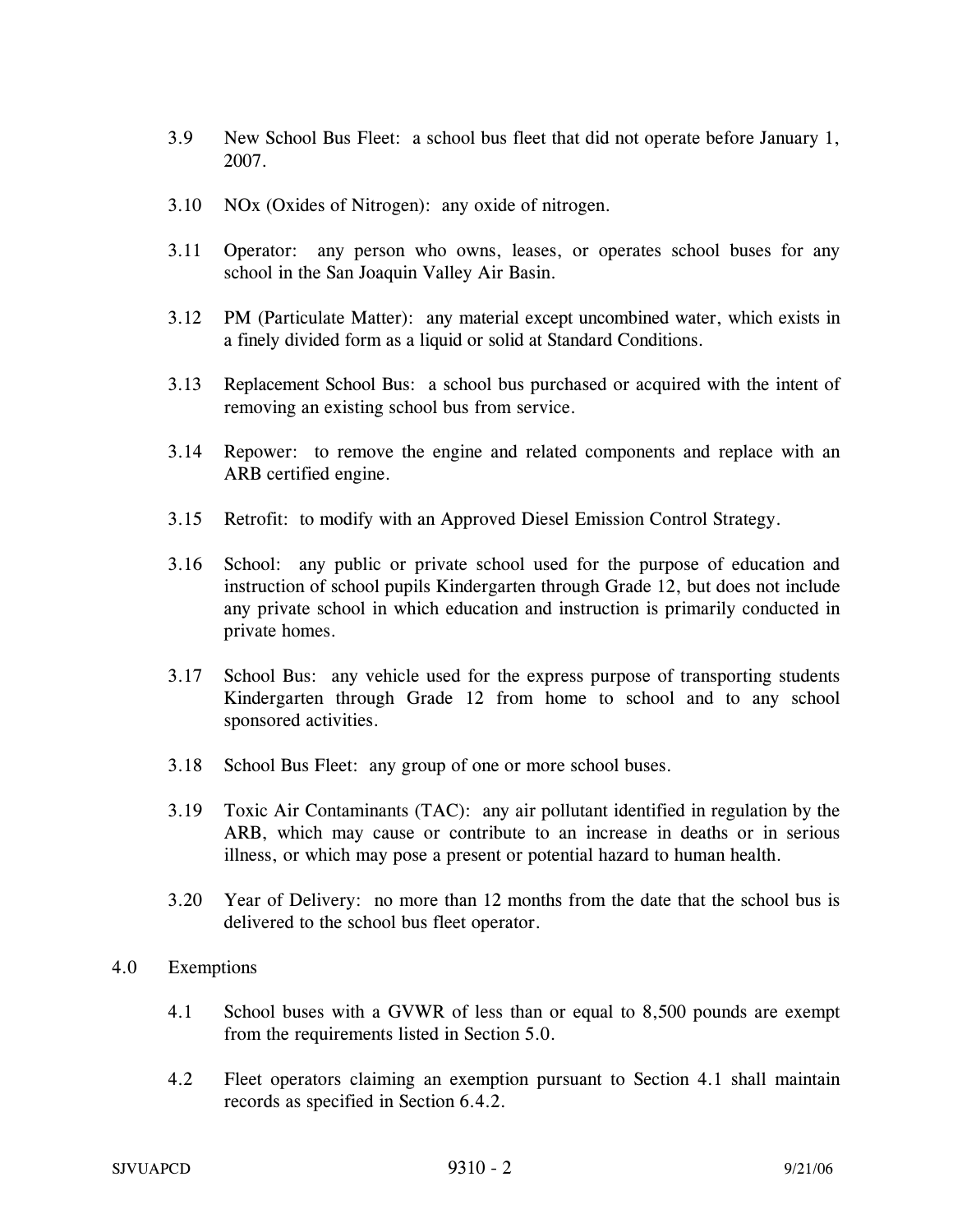- 4.3 School buses replaced, retrofitted and/or repowered, with the use of eligible incentive funds, are exempt from the requirements listed in Section 5.1 provided that such actions are completed prior to the otherwise applicable deadlines. Such buses may be included as compliant vehicles for Section 5.2. Furthermore, emissions reduced using eligible incentive funds will be considered surplus to this rule.
- 5.0 Requirements
	- 5.1 By January 1, 2016 operators of existing school bus fleets shall meet the following requirements:
		- 5.1.1 Each existing diesel fueled school bus fleet operator shall:
			- 5.1.1.1 Replace all of their school buses manufactured before January 1, 1978 with buses that meet the applicable ARB and EPA emission standards for engines certified for the year of delivery of that school bus engine and fuel type, and
			- 5.1.1.2 Replace their school buses manufactured on and after January 1, 1978 with buses that meet the applicable ARB and EPA emission standards for engines manufactured for the year of delivery; or
			- 5.1.1.3 Retrofit their school buses manufactured on and after January 1, 1978 with an Approved Diesel Emission Control Strategy or
			- 5.1.1.4 Repower their school buses with an engine meeting all the ARB and EPA emissions standards that are applicable to engines produced on and after October 1, 2002.
		- 5.1.2 All existing gasoline or alternative fueled school buses and any diesel school buses manufactured after October 1, 2002 shall be considered compliant if it meets the following:
			- 5.1.2.1 Operated per manufacturers specification, and
			- 5.1.2.2 If replaced, shall be replaced with a school bus meeting all the applicable ARB and EPA current year emissions standards for the year of delivery of that school bus engine and fuel type.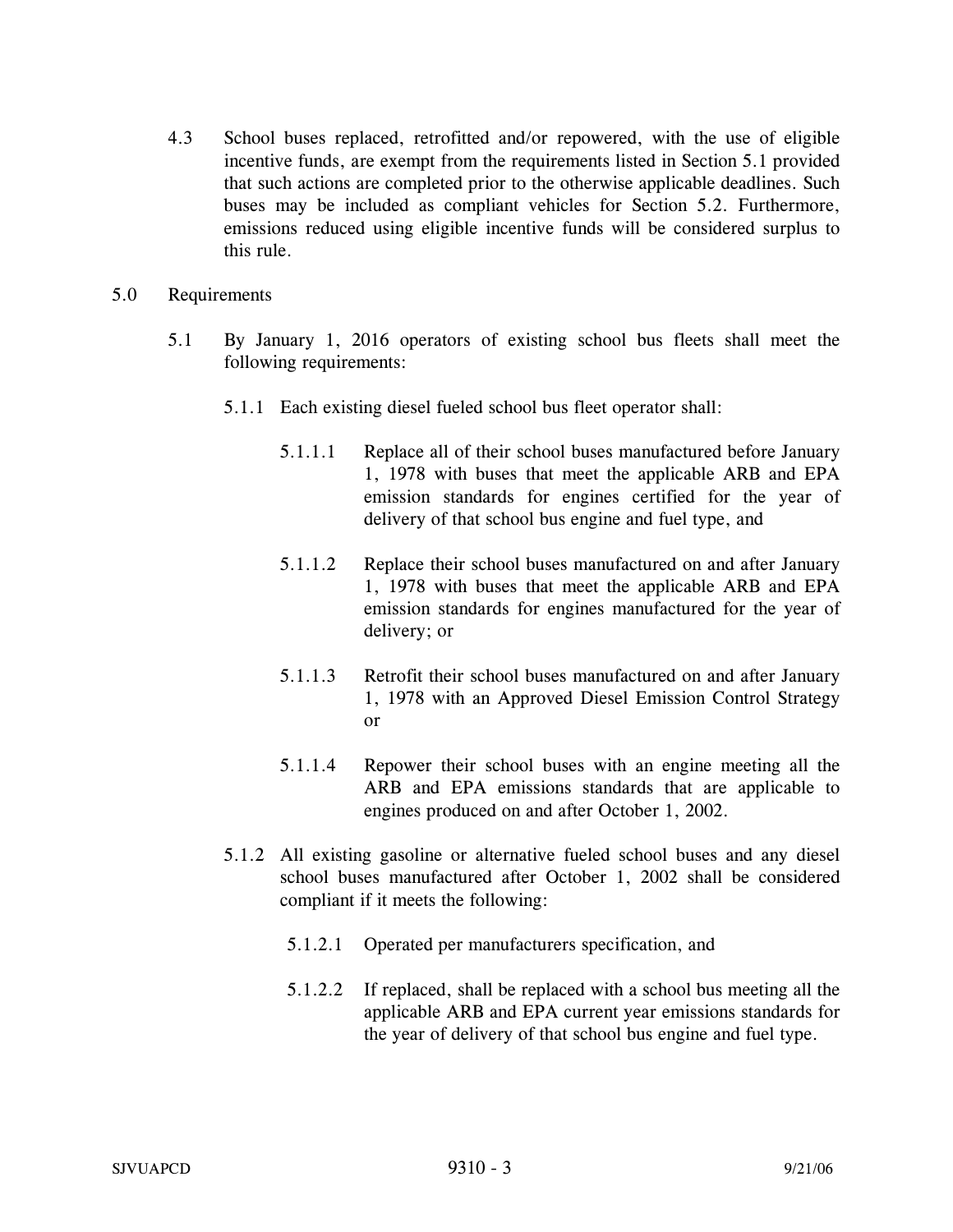- 5.2 On and after January 1, 2007, any new school bus fleet and any additions to an existing school bus fleet must meet all the applicable ARB and EPA emissions standards for the year of delivery of that school bus engine and fuel type.
- 6.0 Administrative Requirements
	- 6.1 Identify Existing Fleet

By January 1, 2007, each operator shall provide the District with a list of existing school buses in their fleet identifying the following information for each school bus:

- 6.1.1 The manufacturer, to include make and model of the chassis, and the year built.
- 6.1.2 The engine manufacturer.
- 6.1.3 The year of manufacture of the engine.
- 6.1.4 The engine fuel type.
- 6.1.5 The Vehicle Identification Number (VIN).
- 6.1.6 The gross vehicle weight rating.
- 6.1.7 The size in passenger capacity.
- 6.1.8 Any currently installed emission controls.
- 6.1.9 An explanation of how each bus will comply with the requirements of Section 5.0.
- 6.1.10 The year of the last California Highway Patrol safety certification.
- 6.2 Identify New Fleets and Additions to Fleets, Replacements, and Any Retrofits and/or Repowers

At least two months before purchasing, replacing, retrofitting or repowering, each operator shall provide the District with the following information:

- 6.2.1 The anticipated date of purchase for any bus, retrofit or repower.
- 6.2.2 The date of delivery of the new purchase and any addition to the existing fleet.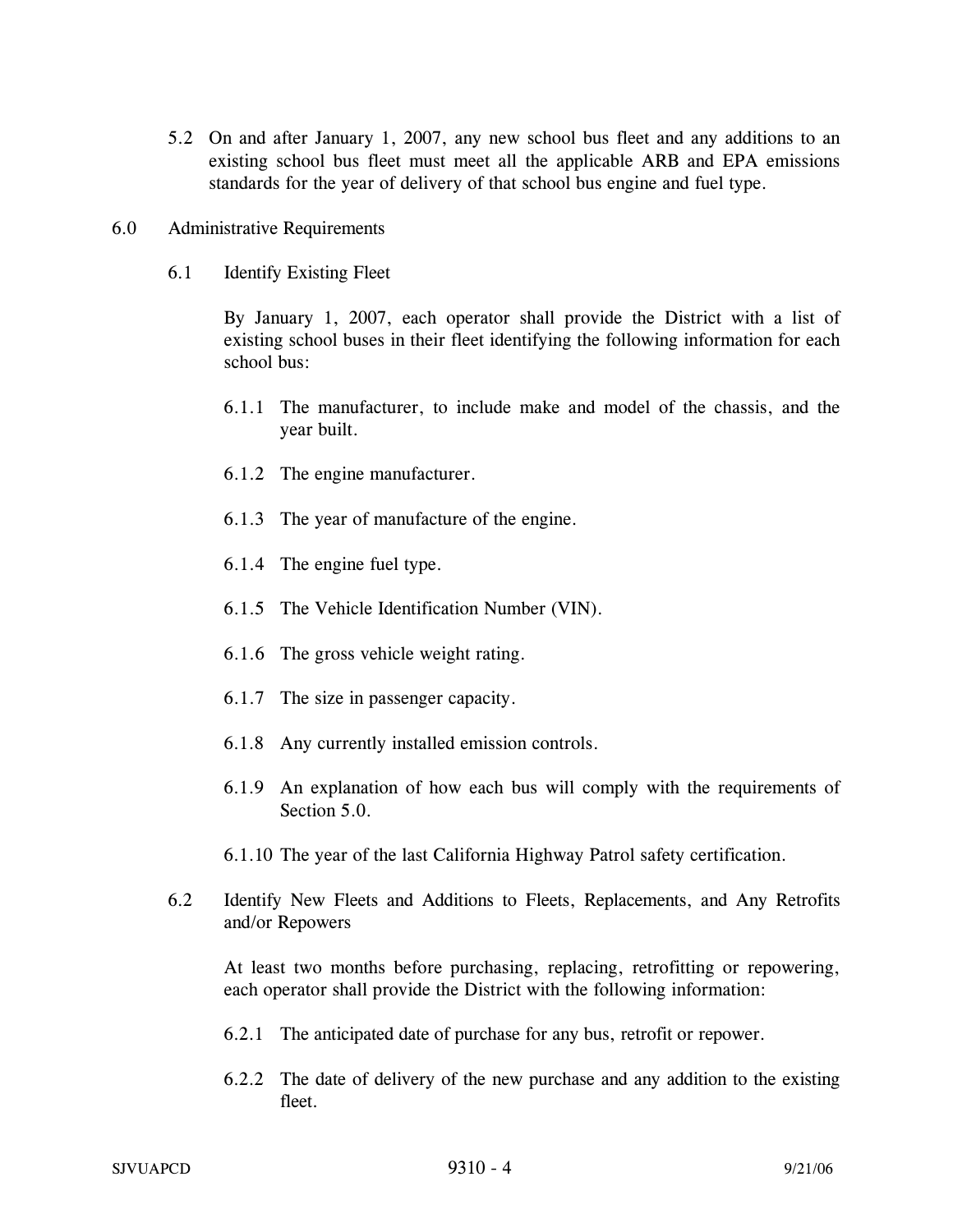- 6.2.3 The manufacturer, to include make and model of the chassis, and the year built.
- 6.2.4 The engine manufacturer.
- 6.2.5 The year of manufacture of the engine.
- 6.2.6 The engine fuel type.
- 6.2.7 The gross vehicle weight rating.
- 6.2.8 The size in passenger capacity.
- 6.2.9 Any emission controls.
- 6.3 Within one month after taking delivery of a replacement school bus or retrofitting or repowering a school bus, the operator shall provide the APCO with the VIN for the replacement school bus, and make any corrections to the information provided per Section 6.2.
- 6.4 Recordkeeping
	- 6.4.1 For school buses applicable to Section 5.0, each fleet operator shall maintain records of annual mileage per bus and the amount of fuel purchased annually for the fleet, recorded by fuel type.
	- 6.4.2 Each fleet operator seeking an exemption under Section 4.0 shall maintain travel records of mileage, fuel usage, and trip destinations for each bus exempt per Section 4.1.
	- 6.4.3 Effective and beginning on and after September 21, 2006 records shall be maintained for a minimum of five years and made available for inspection by the APCO upon request.